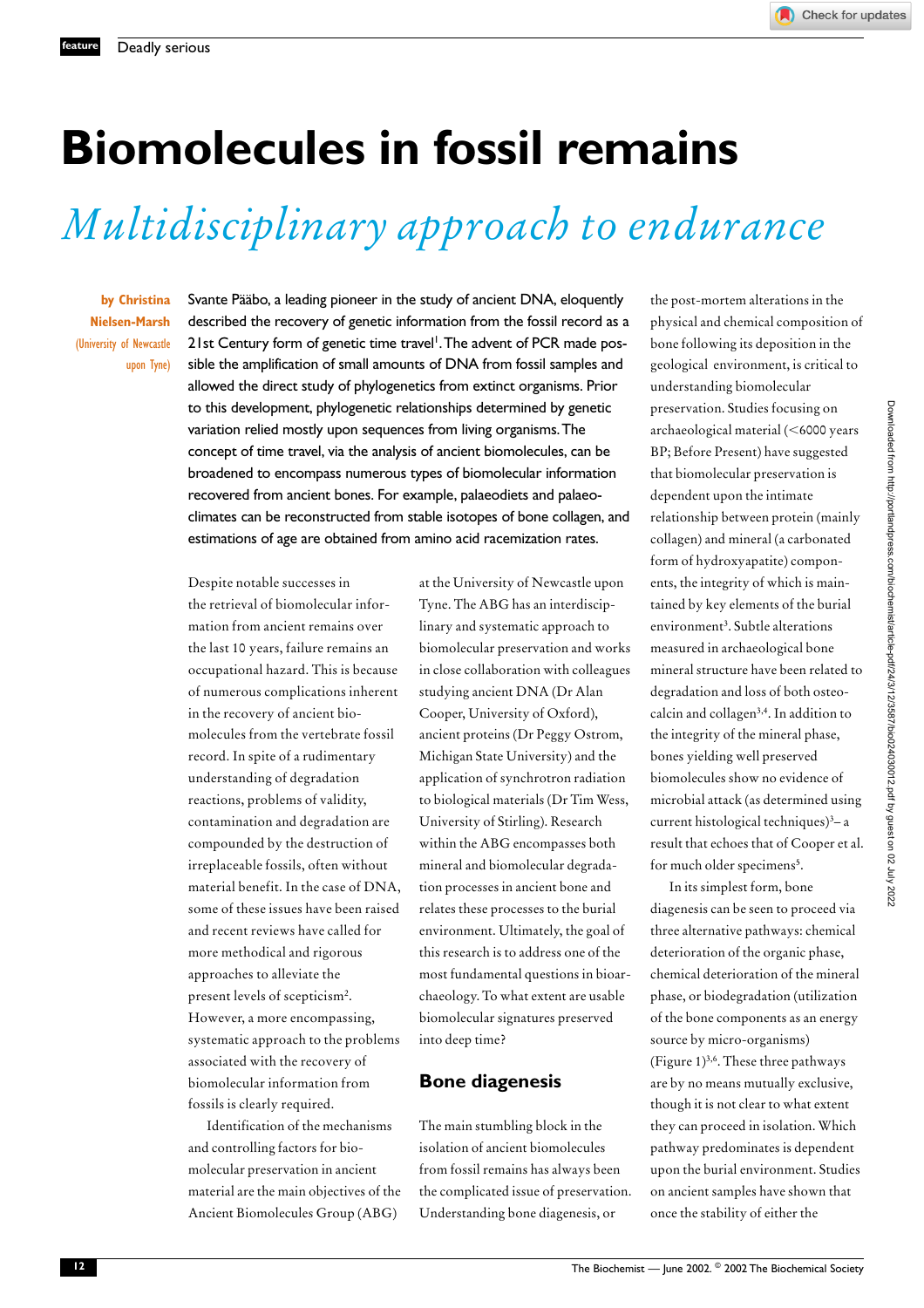mineral, or protein is compromised, the other becomes vulnerable to rapid deterioration3–6. Both dissolution of the mineral phase (pathway 2, figure 1), or microbial attack (pathway 3, Figure 1) are considered to be 'fast' pathways for biomolecular degradation3,6. If either of these pathways predominates, biomolecular survival is greatly compromised. In environments where the bone mineral phase is stable and where microbial attack is limited, the degradation of biomolecules is governed by 'slow' chemical processes (pathway 1, Figure 1), the rates of which are believed to be controlled by temperature and pH3,4,7. In these cases, the likelihood of finding fossil remains with intact biomolecules is considerably higher than in cases where pathways 2 and 3 predominate. The key to biomolecular survival, therefore, depends on which diagenetic pathway is followed. Fossils with diagenetic histories dominated by slow, chemical processes provide us with the best opportunity to explore fully the limits of biomolecular survival. These limits have been studied using the kinetics of chemical degradation for DNA, collagen and osteocalcin.

### **Defining limits**

Consistent with current thinking, success in sequencing DNA from

high latitude and permafrost fossils supports the contention that low temperatures enhance the preservation of biomolecules<sup>5,7,8</sup>. Using the kinetics of DNA depurination, members of the ABG have conducted a comprehensive estimate of the limit of DNA survival, which they believe to lie at 17500 years at a constant temperature of  $10^{\circ}$ C (Table 1)<sup>7</sup>. Using the kinetics of collagen and osteocalcin degradation, limits of survival have also been estimated for these biopolymers (Table 1). The predicted order of survival is DNA, collagen, osteocalcin. This order supports the contention that proteins offer a more stable substrate for ancient biomolecular studies<sup>4</sup>. These limits are appropriate at burial sites where the thermal history is the determining factor<sup>7</sup>, i.e. where diagenesis is governed by slow, chemical deterioration of the organic phase. This is because the key biomolecular degradation reactions (hydrolysis, gelatinization and browning), all have high activation energies and thus are likely to occur at very slow rates at low temperatures.

If thermal history is the controlling factor, the kinetic models suggest that proteins may afford us the opportunity to recover genetic information from warmer environments, where attempts to recover ancient DNA are less sure of sucess<sup>2,7</sup>. In more temperate burial environments, osteocalcin has a predicted survival limit of 580000 years at 20°C and 7500000 years at 10°C (Table 1).

Although the kinetic models predict a much longer propensity for the survival of proteins over DNA, they have yet to be tested with fossil material. If proteins do survive over great periods of time, they represent a source of genetic information that, although not as informative, can extend the molecular palaeontological record beyond that of DNA. Thus, building on foundations laid by Ostrom et al., the author has become involved in recent efforts to sequence ancient proteins using a mass spectrometric method; matrix assisted laser–desorption ionisation mass spectroscopy (MALDI–MS)<sup>9</sup>. Success with MALDI–MS would provide molecular palaeontologists with a new tool with which to recover genetic information from ancient bone.

### **Beyond DNA?**

Typically, organic material from fossils only survives in very small quantities and often in degraded and contaminated forms. With these limitations to consider, recent technical advances in biochemistry are particularly appropriate for exploitation by molecular palaeontologists for the analysis of ancient organic material. Both MALDI–MS and liquid

**Table 1.**

Expected persisten of biomolecules at temperatures of  $0^\circ$  $10^{\circ}$ C and  $20^{\circ}$ C

|    |                       | Concentration in |                                                             | $E_{\rm a}$                  | Detection limit (years $\times$ 10 <sup>3</sup> BP) |                |                |
|----|-----------------------|------------------|-------------------------------------------------------------|------------------------------|-----------------------------------------------------|----------------|----------------|
|    |                       | bone (by weight) | Method                                                      | $(k  \cdot \text{mol}^{-1})$ | $0^{\circ}$ C                                       | $10^{\circ}$ C | $20^{\circ}$ C |
| ce | $t_{1/2}$ DNA         | 0.001%           | Estimated based upon limit of amplification                 |                              |                                                     |                |                |
|    |                       |                  | using $E_{x}$ for DNA depurination in solution <sup>7</sup> | 127                          | 125                                                 | 17.5           | 2.5            |
| C. | $t_{1/2}$ Collagen    | 22%              | Estimated based upon laboratory                             |                              |                                                     |                |                |
|    |                       |                  | measured rates of gelatinization                            |                              |                                                     |                |                |
|    |                       |                  | (M. Collins et al., unpublished work)                       | 173                          | 2700                                                | 180            | 15             |
|    | $t_{1/2}$ Osteocalcin | 0.2%             | Estimated based upon laboratory measured                    |                              |                                                     |                |                |
|    |                       |                  | rates loss of epitope for the Gla-rich mid-region           |                              |                                                     |                |                |
|    |                       |                  | (M. Collins et al., unpublished work)                       | 175                          | 110000                                              | 7500           | 580            |
|    |                       |                  |                                                             |                              |                                                     |                |                |